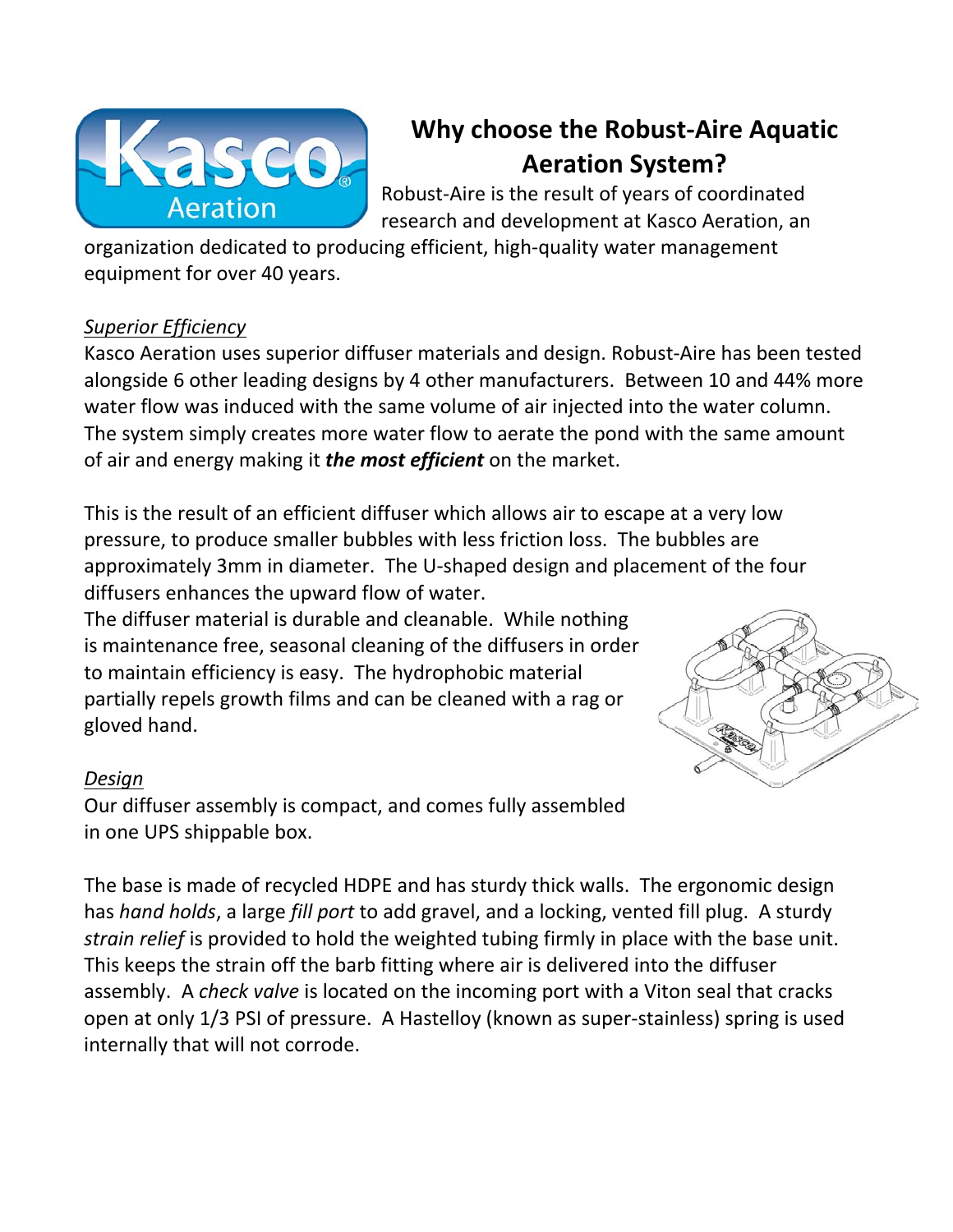*Sure Sink tubing*



Sure Sink self-weighted tubing is a durable PVC composite available in both 3/8 and 5/8 inch. The hose will not crack during cold weather and will remain flexible. The 3/8 tubing is used for lengths below 300 feet and is offered to save on purchase price, installation effort, as well as shipping & handling costs. Marks are placed every foot on all weighted tubing to assist with

measurements in the field. Non-weighted tubing is available for direct burial for installations where a significant distance is between the compressor location and the water's edge.

### *Complete*

The Robust-Aire System comes complete. We included both 3/8 and 5/8 components, including adapters in every box of tubing and in every diffuser assembly.

### *Rocking Piston Compressors*

The Robust-Aire systems use a rocking piston compressor for the ability to address deeper water applications, and to reduce maintenance. Capable of injecting air to 50 feet of depth, these rugged compressors provide many years of dependable service.



# Double Head

### *Installation and cabinet options.*

Robust-Aire is available *without a cabinet* and with two options for housing in high quality metal cabinets with forced ventilation. The Robust-Aire NC model has no



cabinet and may be conveniently housed at your covered and ventilated location. The *standard cabinet option* is floor/ground mounted cabinet. The galvanized steel cabinet has beige colored powder coating, and internal electrical junctions to pair each compressor with a ventilation fan providing 110 CFM of cooling air across the motor. This cabinet can house 2 compressors, offering systems with up to 6 diffuser stations.